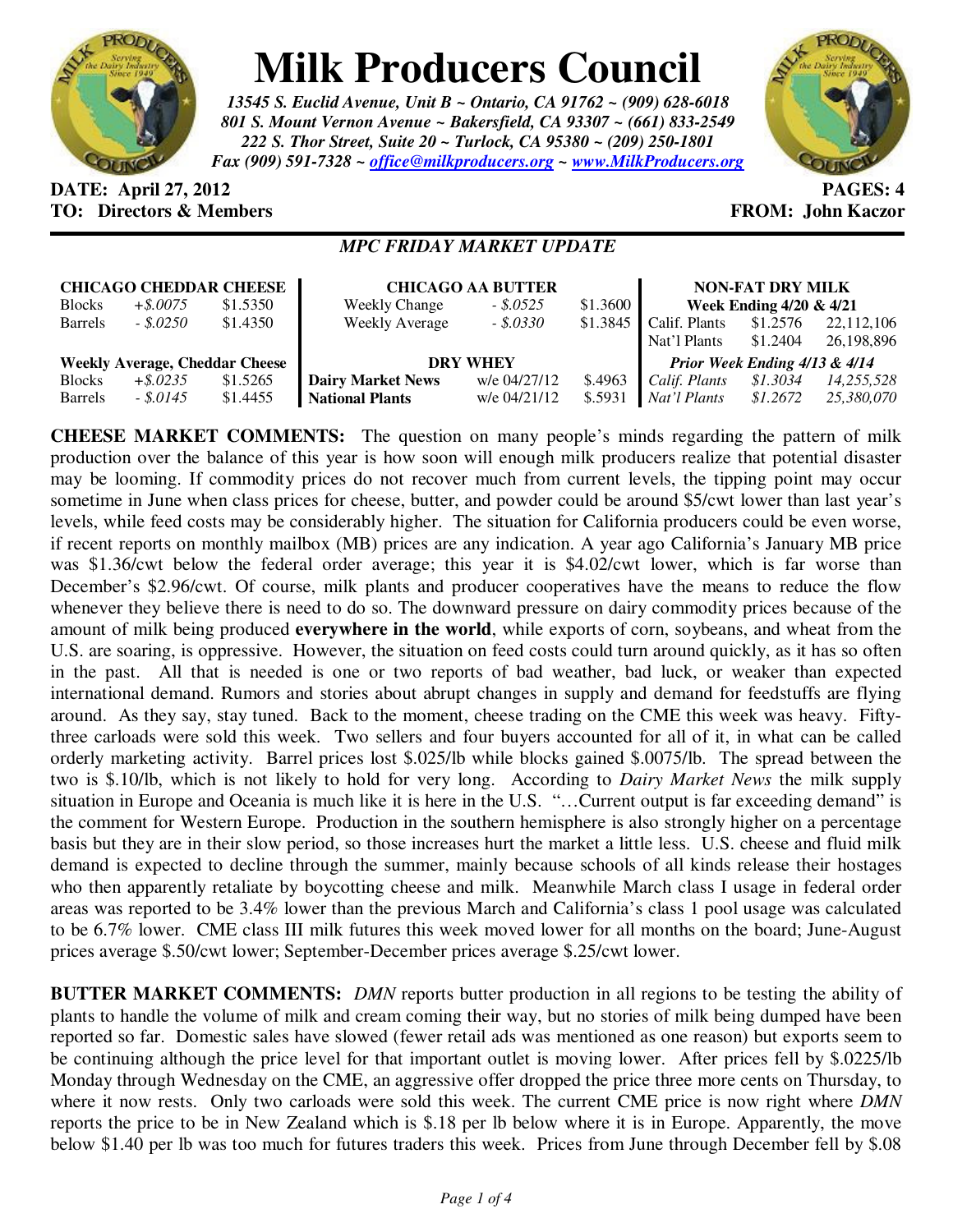and \$.09 per lb, taking virtually all of the premium from the price through June, but still showing some faith for the months following.

**POWDER MARKET COMMENTS:** The market for nonfat dry milk appears to be very weak and getting weaker as interest from the export market appears to be lower. Production throughout the U.S. continues to be heavy. Inventories continue to grow. *DMN* says buyers continue to hold back, taking only what is needed right now, waiting for that sign for the bottom. Prices reported for shipments last week fell with a thump for both major series; AMS reported \$1.2404 per lb; California plants reported \$1.2576 per lb. Both reflected heavy volumes. International prices also are lower, about where U.S. prices presently are. The low end of the full range of prices this week for the Western region was \$1.05 per lb, \$.05 lower than the low end in the central region. Production of buttermilk powder continues to be heavy; prices are lower this week, tracking NFDM prices lower. Demand appears to be weak, as buyers act only on current needs.

**WHEY PRODUCTS MARKET COMMENTS:** Much of what applies to the other commodities also applies to dry whey, except some end users of DW are said to be buying ahead, possibly in response to offers that should not be refused. Prices are generally lower for the week. Production and inventories continue to grow. One possible bright note comes from *DMN*'s comment on DW in Europe: prices are steady to higher, but the explanation is unclear as to why. The AMS price for dry whey shipped last week was about unchanged, and continues to be well above the averages of the price ranges reported for various regions in the U.S. With deeply discounted sales becoming more common for dairy powders, the bottom of the full range of prices for all products is beginning to be more important and meaningful than the "mostly" price ranges. All powders except whole milk powder appear now to be competing for the same business. Manufacturers with enforceable contracts are envied; buyers with enforceable contracts are rueful. It is a jungle out there.

**\*\*\*** 

## **FRED DOUMA'S PRICE PROJECTIONS…**

| Apr 27 Final:     |  | Quota cwt. \$15.83 Overbase cwt. \$14.14 Cls. 4a cwt. \$14.80 Cls. 4b cwt. \$13.43 |  |
|-------------------|--|------------------------------------------------------------------------------------|--|
| <b>Last Week:</b> |  | Quota cwt. \$15.90 Overbase cwt. \$14.20 Cls. 4a cwt. \$14.98 Cls. 4b cwt. \$13.44 |  |

**\*\*\*** 

**A BIG WEEK IN CONGRESS FOR DAIRY POLICY REFORM:** *(By Rob Vandenheuvel)* While dairy farmers across the country are continuing to struggle under the economic stress of a milk price that fails to cover the costs of producing that milk, our elected officials that serve on the Senate Committee on Agriculture, Nutrition and Forestry (we'll use "Senate Ag Committee" for short) took bold and decisive action this week that should give dairies throughout the country reason for some mild optimism.

This past Thursday, the Senate Ag Committee approved their version of the 2012 reauthorization of our nation's farm policies (known as the "Farm Bill"), with a bipartisan vote of 16-5. Included in the legislative package are provisions from the *Dairy Security Act* (also known as the "Peterson-Simpson Bill"). As regular readers of this newsletter know very well by now, MPC strongly supports the *Dairy Security Act*, and we're not alone. Dairy trade associations and cooperatives from around the country have lined up in support of this legislation to reform our Federal safety net policies. In case you missed it last week (http://www.milkproducerscouncil.org/updates/042012.pdf), MPC co-signed a letter with 28 other dairy organizations/cooperatives from around the country in support of the *Dairy Security Act* provisions outlined in the Senate Ag Committee's version of the 2012 Farm Bill.

While this week's passage of the dairy legislation out of the Senate Ag Committee is an important and exciting milestone, it is also a reminder of how much work we still have in front of us. The Committee-passed Farm Bill now goes to the full U.S. Senate to be debated and voted on by all 100 U.S. Senators. The U.S. House of Representatives must also go through their process of having the House Ag Committee write a Farm Bill and have it debated/voted on by the 435 Members of the U.S. House of Representatives. At that point, any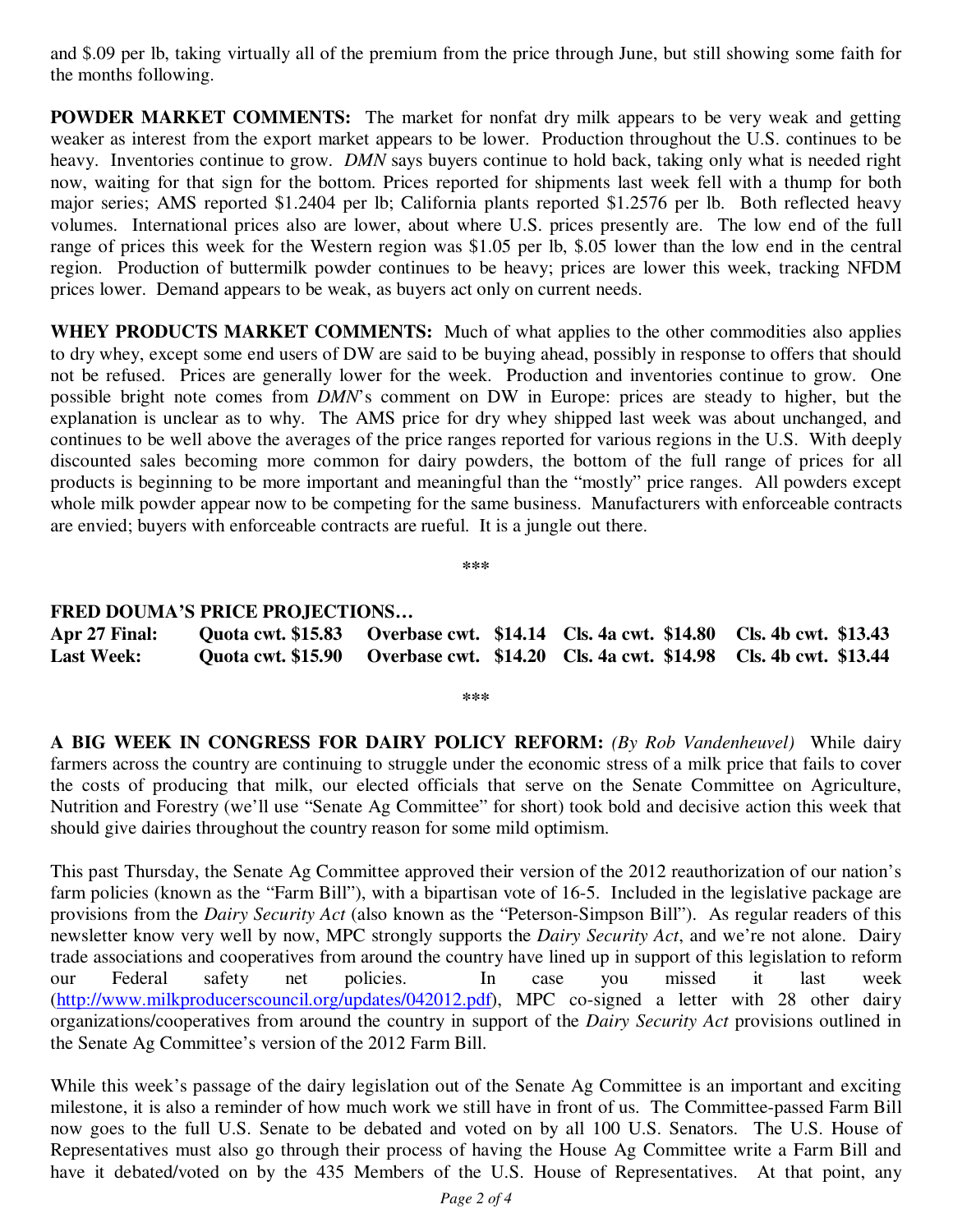differences between the Senate and House versions of the 2012 Farm Bill would have to be reconciled, possibly through a "conference committee." Ultimately, both the House and Senate will need to pass identical legislation. Then, after all that happens, the President must sign the bill in order for it to become the law of the land. So long-story-short: **we have more work to do**. For those of us who have fought hard to promote the *Dairy Security Act*, we need to continue calling/writing/emailing our Members of the House and Senate.

At the same time the Senate Ag Committee was wrapping up their process of writing and approving their version of the 2012 Farm Bill, the House Ag Committee's Subcommittee on Dairy, Livestock and Poultry was holding a hearing on dairy policy in the 2012 Farm Bill. While there was quite a bit of testimony given in support of the *Dairy Security Act*, it was clear that the International Dairy Foods Association (IDFA, which is the main lobbying organization for many of the nation's dairy product processors) continues to use all the tools available to them to attack the *Dairy Security Act*. Their opposition in the hearing, which was expressed in testimony by Jon Davis, CEO of Davisco Foods International, Inc., is specifically aimed at the Dairy Market Stabilization Program – the piece of the *Dairy Security Act* that empowers dairy farmers to collectively and quickly respond to supply/demand imbalances by temporarily adjusting milk production.

IDFA's opposition comes as no surprise. Dairy farmers have a perishable product produced by a living animal, giving us a constant supply of milk we must sell everyday. And due to factors that are too many to go into in this article, our individual dairies have every incentive to produce as much milk as possible everyday, regardless of the profitability of producing that milk at any given time. On the other side of the equation, those who buy our milk are under no obligation to buy milk everyday, nor are they forced to buy from any specific dairy. That inherently creates a severe imbalance of power within our industry – an imbalance that greatly favors the processors who buy our milk.

What the *Dairy Security Act* – and specifically the Dairy Market Stabilization Program – does is begin to shift some of that power. The program is designed to be used quickly, temporarily and rarely. But the fact that under the program, U.S. dairy farmers would have the ability to collectively respond to negative on-the-farm margins with production adjustments is something that IDFA correctly sees as a fundamental shift of market power away from them and towards the individual dairy farmers. This is a legislative change they will fight to the bitter end, so as dairy farmers, we must be fully engaged in the legislative process, defending the *Dairy Security Act* through the Senate, through the House of Representatives and all the way to the President's desk.

**PUBLIC SERVICE ANNOUNCEMENT FOR PEOPLE WHO PROBABLY NEED ONE:** *(by J. Kaczor)*  Milk is considered one of nature's near perfect foods for good reason. In fact, over the years the industry improved in the best way possible on the original version that came straight from cows. Which way was that? It wasn't by stuffing things into milk to make it seem more than it already was, or by making it seem something it was not. Instead, various proportions of cream and skim milk are combined to make four separate products in order to satisfy the full range of needs and tastes for all who understand how important lifelong usage of milk and other dairy products is to good health. To be sure, there is a growing number of milk products designed to add to the health benefits provided by milk (reduction of lactose is one and supplemental omega-3 fatty acids is another) but the mainstream products, listed below, are unchanged from the form designed by Mother Nature so many years ago.

The four products are milk, reduced fat milk, lowfat milk, and nonfat milk. Pursuant to FDA regulations, their labels tell the full story of what they contain. The ingredients of whole milk are milk and vitamin D3, nothing more. All four of the milk choices contain vitamin D3, the vitamin that helps a body absorb its calcium intake. The other three milks contain another added vitamin, vitamin A palmitate, which replaces loss of the vitamin A when milkfat is reduced or removed from whole milk. In addition to the added vitamins, the contents of reduced fat milk and lowfat milk are milk and nonfat milk. The content of nonfat milk is nonfat milk. Clean and simple and so beneficial one would think the federal and state rules protecting against the misusage of their names, which tend to mislead consumers, would be better enforced.